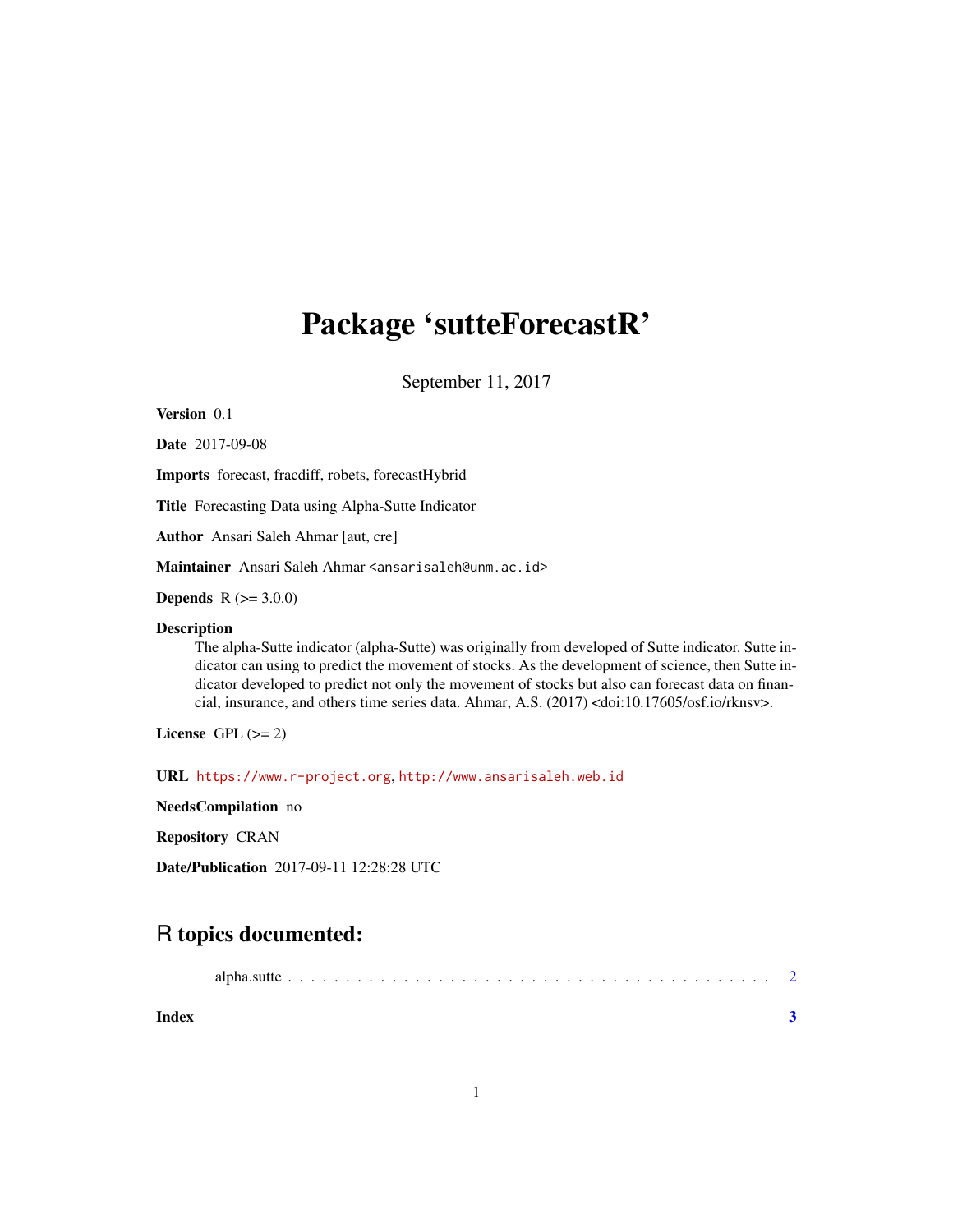<span id="page-1-0"></span>

#### Description

The alpha-Sutte indicator (alpha-Sutte) was originally from developed of Sutte indicator. Sutte indicator can using to predict the movement of stocks. As the development of science, then Sutte indicator developed to predict not only the movement of stocks but also can forecast data on financial, insurance, and others time series data.

#### Usage

alpha.sutte(x)

#### Arguments

x a time series data

#### Author(s)

Ansari Saleh Ahmar <ansarisaleh@unm.ac.id>

#### References

Ahmar, A.S. (2017) <doi:10.17605/osf.io/rknsv>

Ahmar, A. S., Rahman, A., & Mulbar, U. (2017) <doi:10.17605/osf.io/n68yq>

#### Examples

x <- c(94.77, 96.23, 98.12, 99.09, 100.04, 100.12, 99.93, 100.09, 101.44, 102.38, 103.68,104.12, 104.81, 105.35, 106.36, 106.89,107.35, 107.21, 107.72, 108.54, 109.57, 112.03)

alpha.sutte(x)